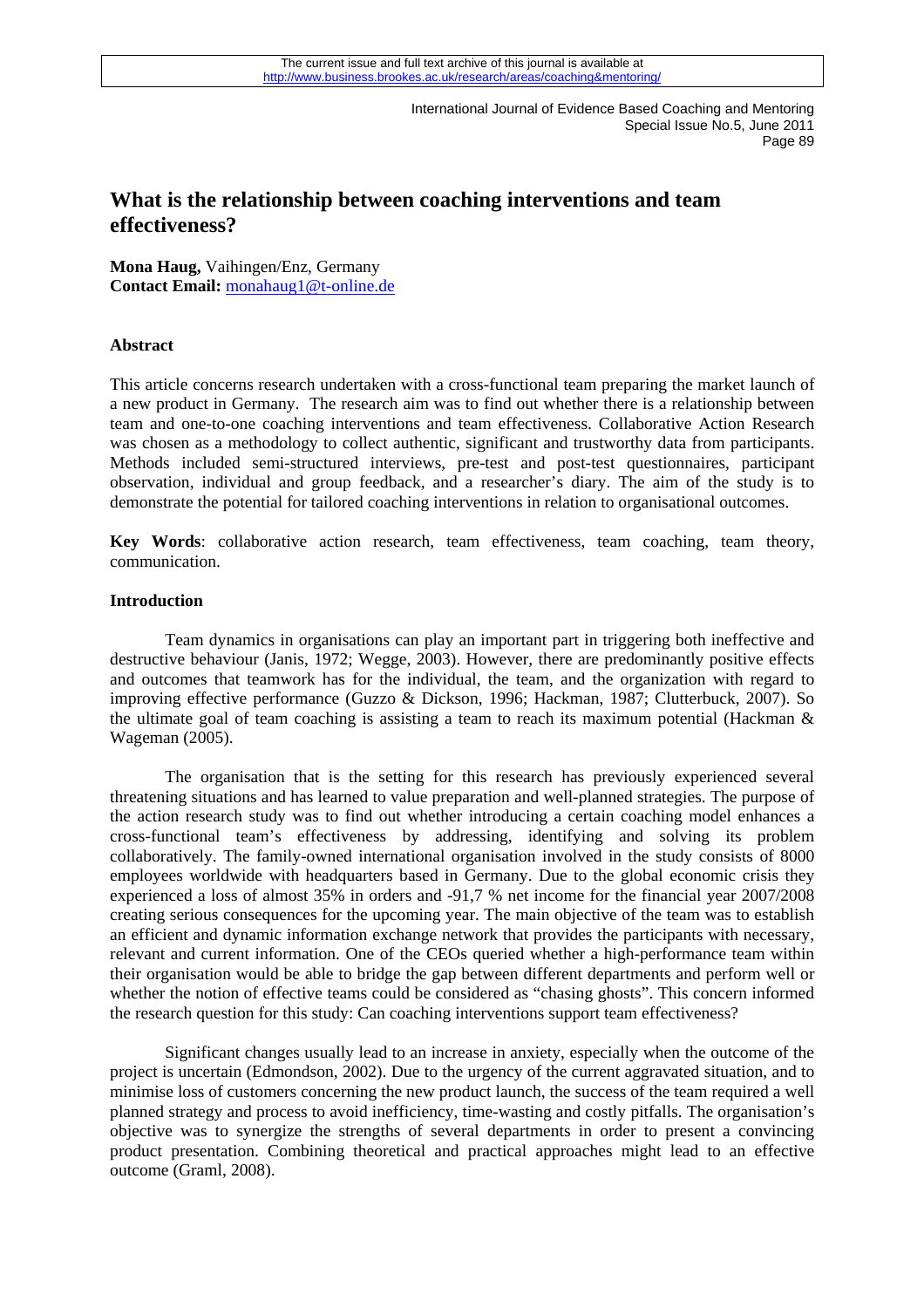Bryman (2001) considers action research as a suitable approach in which the researcher and co-researchers analyse and evaluate an existing problem and progress together towards an acceptable solution. The study might be informative for all participants insofar that it could trigger targeted actions which support creating the desired outcomes and enhance a "reciprocal learning relationship" (Herr & Anderson, 2005, p.99).

# *Definitions*

 For the purpose of this study, a team is defined as a group of people that fulfils certain criteria such as size, complementary skills, sharing a common purpose, and performance goals. They must develop a common approach and hold themselves mutually accountable (Katzenbach & Smith 1993). Effectiveness represents the end result the team aims for; the positive influence the team has on its members or the improvement of the future performance by the team (Hackman, 1987). With regard to positive team results in this study, if the coaching interventions can serve as a framework for prospective teams within the organisation the Collaborative Action Research has been effective (Reason & Riley, 2008).

# **Literature**

 Little literature was found linking team coaching and team effectiveness, reflecting Clutterbuck's concern (2010) that evidence of leverage in team coaching is scarce. I also found no literature on combining team and individual coaching. However, there is an extensive literature on team effectiveness, which is discussed briefly below.

# *Team effectiveness*

 Teams are part of a complex system and therefore influenced by many environmental and external forces (Gladstein, 1984).Researchers have been fascinated by group phenomena for decades, especially the psychological aspects. For example, Milgram's experiment (1963) was meant to explain some of the group phenomena happening in Word War II.

# *Effective teamwork*

 Research reflects the fact that effective teamwork has to be seriously considered as an answer to achieving fast and effective results. Gladstein (1984) for example, in co-operation with 100 sales teams, examined the impact of a group effectiveness model that concentrated on group process, group structure, and group effectiveness. Hackman, (1987) stressed the benefit of effective teams contributing to their organizations and Guzzo and Dickson (1996) examined in their study three crucial aspects related to team effectiveness: group composition, cohesiveness, and motivation. Campion and Medsker (1993) related job design, interdependence, composition, context, and process to pre-determined effectiveness criteria in their study, while Edmondson (2002) highlighted that in order to obtain desirable outcomes psychological safety was of essence. More recently, Hackmann and Wageman (2005) looked specifically at three aspects of team interactions that they identified as contributing to teamwork effectiveness: joint effort towards the task, deployed suitability of strategies teams used in relation to the task and the expertise of team members. Co-operation as opposed to competition is a requirement for successful teamwork according to Scholl (2005) and Pearsall and Ellis (2006) recommended that organizations pay heed to team design and understand the workflow within a team network and therefore, select corresponding staff on board.

# *Team cohesion*

conflicting study outcomes which referred to the greater impact of task interventions versus Intensive team cohesion can open the door to groupthink (Lord, 1997). However, Jordan *et al.* (2002) defined social cohesions as the dynamics that made members stay in a group. Their findings indicated that social cohesion had pivotal impact on team effectiveness. Bradley (2003), investigating interpersonal interventions concluded that team members could endure poor relationships for a short while, but in order to accomplish lasting and outstanding results, fostering collaboration was vital. Tse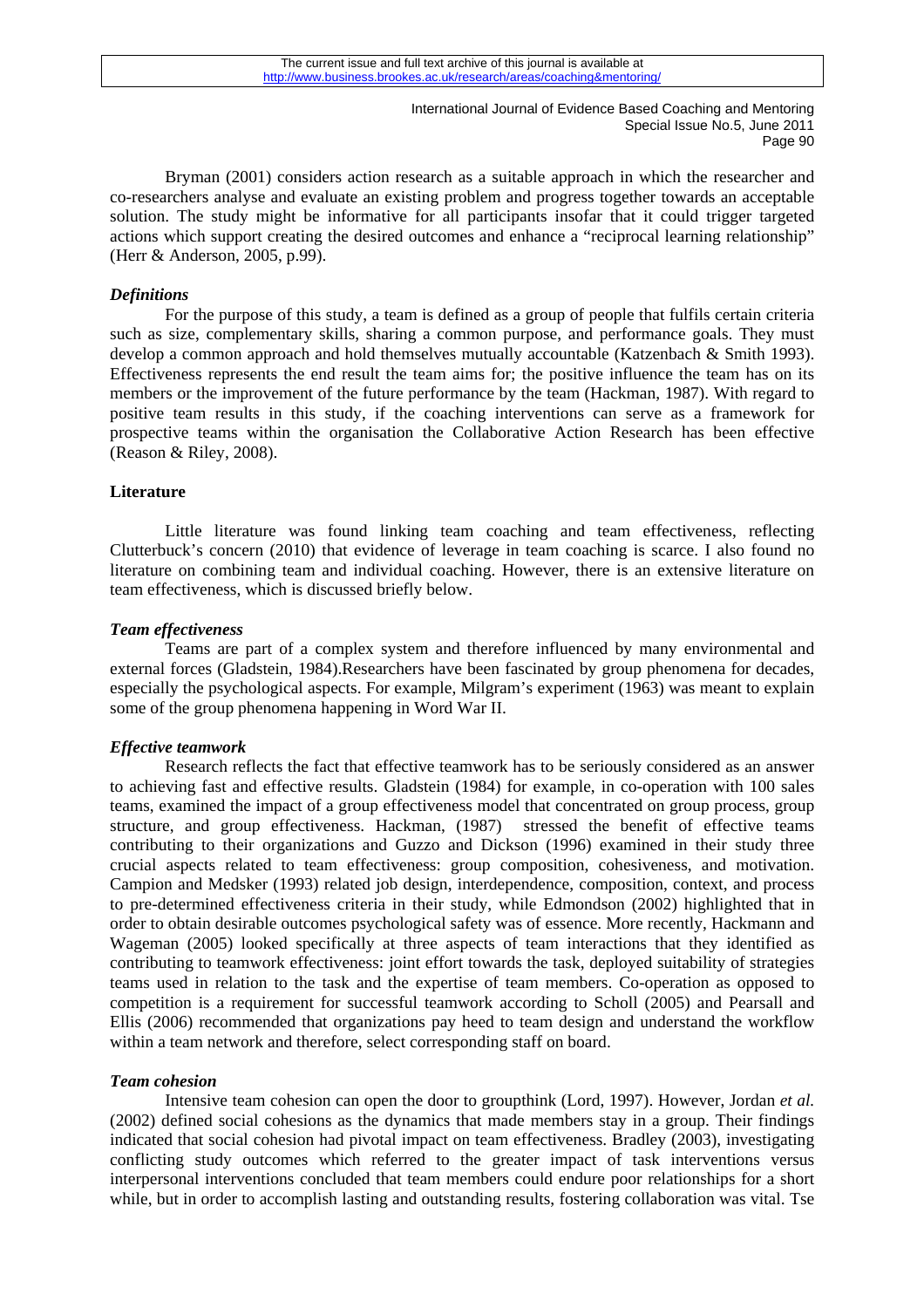and Dasborough (2008) in their study of interpersonal relationships between team members stated that people were more willing to share and centralize information, to come up with ideas and provide necessary feedback within a cohesive team.

# *Groupthink*

 Janis (1972) focusing on groupthink lists eight symptoms that characterize and help to identify the social phenomena at an early stage: invulnerability, rationale, morality, stereotypes, pressure, selfcensorship, unanimity and lastly, mindguards. Campion and Medsker (1993) agree with Janis, but draw on several models and reviews that demonstrate that teams have great potential and are capable of achieving desired results. Hilsenbeck (2006) emphasizes the fact that distorted perceptions by team members will almost inevitably lead to poor decisions. He urges coaches and practitioners to make room for discussions, setting up subgroups, determining a person functioning as devil's advocate. Chapman (2006) recommends the social phenomena can be counteracted by raising awareness of selfmanagement, an improved evaluation process and a sophisticated methodical approach.

# *Team coaching*

With regard to team coaching, Hackman (1987) stressed a framework that includes appropriate group task assignment; competence and authority of the team; the perception by the team itself and outsiders as an acknowledged team; a team-supporting organizational environment, and coaching that concentrates on prominent changes in task performance processes. Whitmore (1992) recommends that team coaching follow the same guidelines as coaching individuals, so that the objective should be to accentuate not only mutual team awareness, but also to heighten individual's perception. However, Groß (2003) explicitly stated that the mission of team coaching should not be to change individuals, but rather focus on improving concerted action by the team. In addition, Clutterbuck's (2007) prime concern is to enable the team to be autonomous and work independently. Clutterbuck (2010) was distinctly aware of proponents against team coaching, arguing that individual coaching is of little impact if the environment people operate in is not examined as well as part of the change.

 This review highlights only a limited range of team coaching literature. The research itself addresses some of the gaps in knowledge about the chosen team coaching model.

# **Methodology**

 This research is underpinned by an interpretive stance and this ontological view acknowledges that the world is complex; people's interpretation of reality is subjective and unique. From an epistemological point of view, knowledge is influenced by personal beliefs and values; theories are guidelines and do not claim to be the only acceptable truth and are influenced by the social environment a team lives in.

# *The Grounds for Collaborative Action Research*

 Collaborative Action Research contributes to creating knowledge and understanding, as well as supporting change (Chiu, 2006). It is based on internal conviction, personal understanding and acceptance, and representative experience that accentuates positive outcomes owned by the participants (Herr & Anderson, 2005). In addition, it bridges the gap between the participants experience, achieved outcomes, and their conceptualizing of the process. The committed alliance between researcher and participants ensures the mutual reflective and critical analysis of findings that Collaborative Action Research claims to be based on (Burgess, 2006). The outsider in collaboration with insiders approach seemed to fit best to ensure personal commitment by all participants (Herr & Anderson, 2005).

# *Participants and Conduct of the setting*

 The participants were all members of the cross-functional team, which consisted of five people, all male: one middle-aged executive, one development project manager, one sales project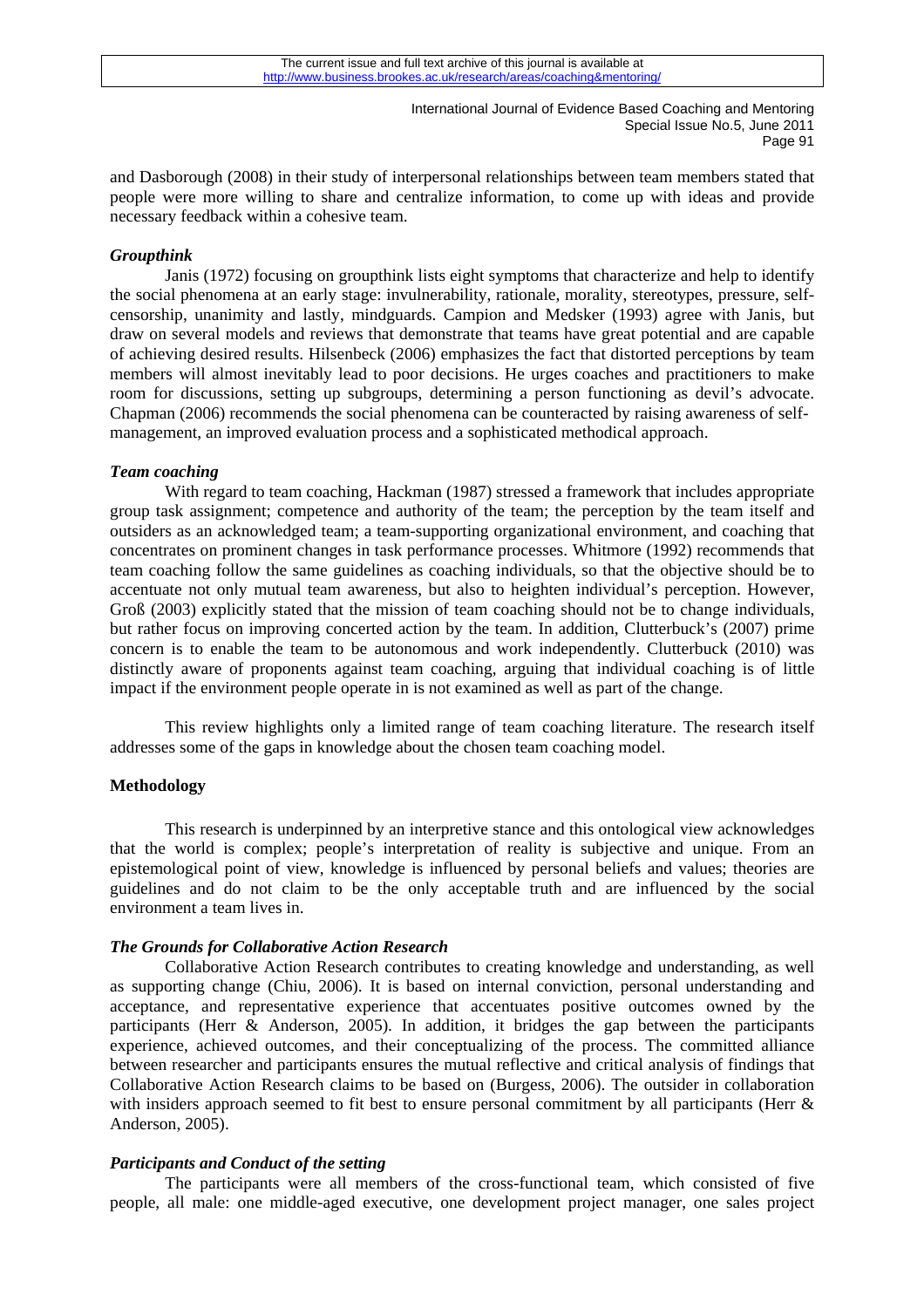manager, and one technical customer consultant aged between 28 and 45 years. We used an allocated meeting room for all our team meetings. The one-to-one coaching took place in adjacent, smaller rooms. The research was conducted at the organisation's headquarters comprising a workforce of approximately 2000 multinational employees. The organisation operates in a market that is dominated by state-of-the-art technology. The project started officially in January 2010 and ended six months later. A total of 20 weekly meetings of varying attendance by four to five participants took place.

# *Data Collection and Analysis*

 Methods consisted of semi-structured interviews (Kvale and Brinkmann, 2009, Schostak, 2006), pre-test and post-test questionnaires (Van Dick and West, 2005), participant observation, individual and group feedback (Fengler, 1998), S.W.O.T-notes, critical incidents and written and verbal feedback and keeping a researcher's diary (Zuber-Skerritt, 1996). In addition, to address researcher bias a summary of personal impressions concerning conclusions was designed and reflected back to the participants. An ongoing stream of emails was exchanged to accelerate agreement on various topics. Data analysis was guided by a systematic approach that highlighted themes and patterns, by creating visual images, triangulation and by organizing the data according to the emerged learning (Silverman, 2000).

 Interim Evaluation of the Team Coaching Project was administered using Clutterbuck's evaluation questions (2007). The standards of evaluation were utility, feasibility, propriety and accuracy. A formal evaluation worksheet developed by the University of Wisconsin (2006) was used to increase external validity.

 Analysis of the questionnaire took place by comparing and contrasting core themes and patterns and reflecting them back to the participants for further comments or amendments. Note taking started with the first interview. Analysis of other material was made by looking for core categories by comparing contrasts and similarities, summarizing and reflecting back to the team. Zuber-Skerritt (1996) recommends keeping a journal to avoid misinterpreting data and being able to go back and reflect and understand. My interpretation developed through the process of discussing my reflections with the team and one-to-one, and by developing graphical representations of my findings. It sometimes felt like being a detective who is searching for the missing clue. In fact, there was one particular incident where being able to go back to my rich documentation enabled me to stop the team falling apart. I could identify and address an attendance problem of one team member in time that could have turned into an avalanche for the entire team if it had gone by unnoticed. Approximately 700 emails were exchanged between the participants and me over a time span of six months. The core themes were compared with findings from an ongoing literature review. Analysis was made by reflecting back summaries to further strengthen my interpretations. The cross-referencing of different beliefs, attitudes, viewing angles from several people upon the same subject reinforces the accuracy of the findings.

 Regarding team and project structure, Maclean *et al.* (2007) recommend paying attention to a clear structure of collaboration, task assignment, and agenda significance which is sometimes more essential to effective outcomes than jointly creating innovative ideas. Rosinski (2003), too, identified as partners in the executive coaching process the coach, coachee or coaching team and the organization. Therefore, we had agreed that I would forward the applied theory models that I would be using to document the project's proceedings directly to the executive and exchange emails with the participants individually. We considered it as effective to document everything two-fold. The executive would set up a separate file where he could save all documents, measurements, links, emails that would be exchanged between the two of us. Furthermore, it would be supporting for the team to utilize the organisation's intranet to have mutual access to everything we did.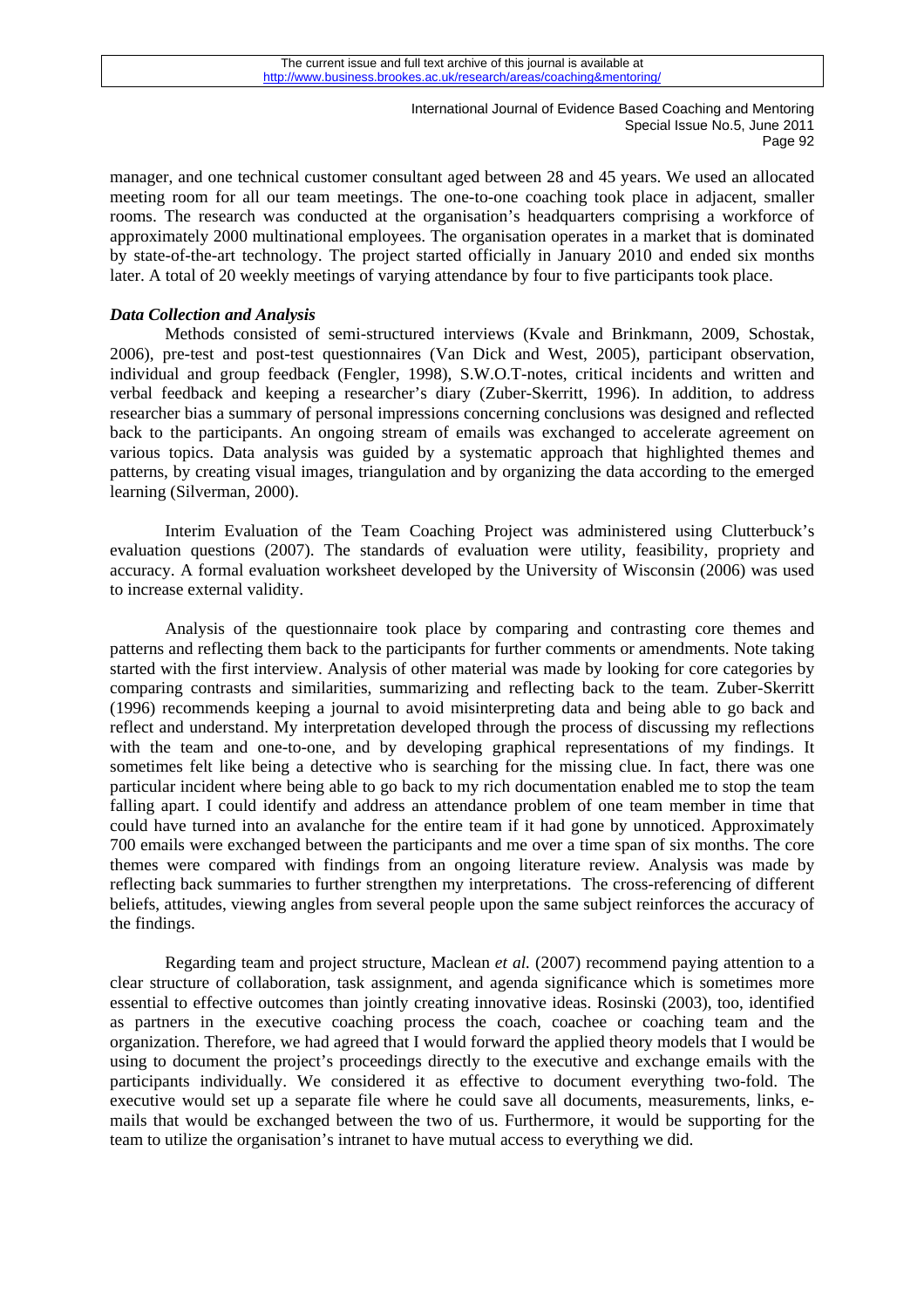# **Intervention Framework**

 Kets de Vries (2008) recommends looking at organisational findings in their entire complexity. In February 2010, the executive and I met to discuss the needs of the organisation and the team: the accurate identification of the market niche, the initial product launch; the introductory product presentation to customers, and subsequent product marketing. With regard to the team's needs included handing over the baton (in relation to the development of a prototype and pilot production); well functioning collaboration (feasibility of technical details that needed to be passed on authentically and trustworthily to the customer) and interactive communication within the team.

 Strategic consideration encompasses the overlapping cooperation of several functional areas which are of high importance and are crucial for successful implementation into the market. Whatever the manager-led team would create as a framework for the organisation's national and international teams, it would sooner or later play an important part in all other product launches and for international product roll-out. In an early interview with the executive I had inquired how autonomously the team could operate and whether decision power was within their range.

 Team coaching was carried out by observing participants in meetings and at the in-house fair, sharing field notes, displaying graphics to reveal group processes and providing team theory and individual and group feedback via email. This was supported by one-to-one coaching undertaken with three of five team members. The coaching itself was underpinned by Zeus & Skiffington's coaching cycle (2002, p.78) and further invigorated by systematic questioning. Reflection on the sessions was achieved by using the Subjective-Objective-Analysis-Plan technique (S.O.A.P) for critical reflection (Dye, 2005) and feedback response.

 Edmondson (2002) emphasizes the fact that without creating a psychological safe area at work, smaller or larger teams will struggle with more or less the same issues: power, trust relationships and not risking failure. Taking into consideration the need for a safe psychological environment it was crucial to realize that anxiety levels may have been high and that encouraging open feedback is a vehicle to channel unexpressed emotions (Nowlan, 2008). People put a lot of effort into saving their own face because they want other people to believe that they are who they pretend to be due to a lack of trust (Herr and Anderson, 2005). Working with several team members in one-to-one coaching sessions contributed to the development of a trusting atmosphere where issues could be addressed that would have not been mentioned in the official team meetings.

 The team design and team approach was influenced by knowing that I only had a few months to intervene. Knowing about the one hour regular meeting with the team, I was aware of the fact that it would be challenging to deliver effective team coaching interventions and therefore had decided to integrate one-to-one coaching as an accelerating factor. Focusing on indicators favouring team effectiveness, internal processes, such as a diminishing of personal anxieties and balancing personal needs with team and task requirements were linked to team effectiveness (Bushe and Coetzer, 2007). I utilized the Work-Life-Balance Wheel to address balancing personal needs and 'three wishes granted by a fairy' to find out more about their subconscious internal processes since a coach does not provide answers (Zeus and Skiffington 2002), but poses questions and triggers solutions which lie within a coachee and the team respectively.

with all five team members before my first official team participation to introduce my upcoming Considering the integration of me as researcher and the social cohesion the executive had decided that it would be best if the team met first for a few meetings without me, agreed on their tasks, expected roles and outcomes and then asked me to join them. I had asked for a 15 minute interview coaching interventions.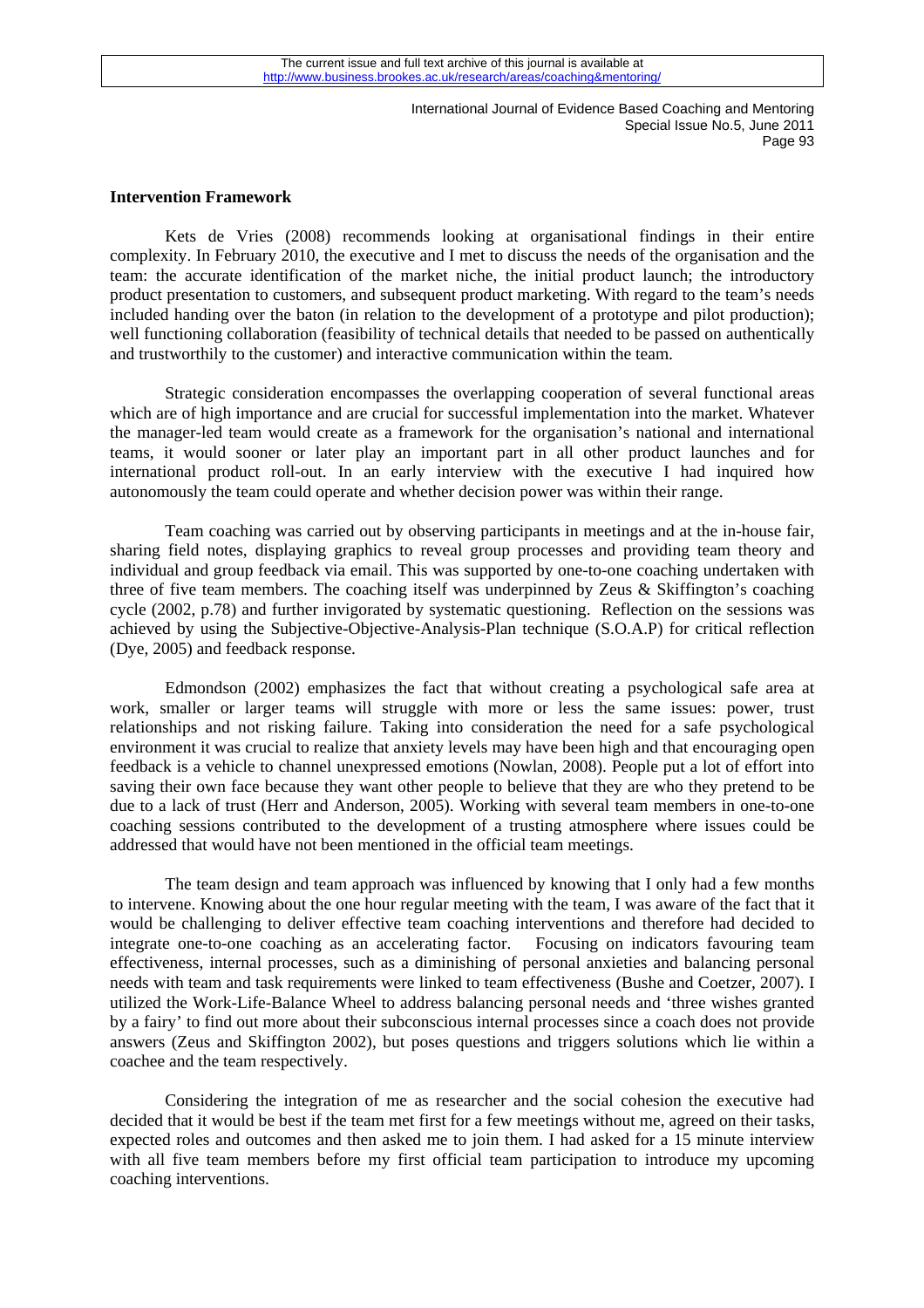In relation to communication and emotions, interventions that supported the willingness to share information and fostered relationships would be vital. Team members would have to learn to listen attentively to each others needs. In the first few meetings my main task would be to simply sit there and observe and then decide on effective interventions. Also, a teams' readiness implies that interventions made in the beginning are for motivational aspects, in the middle for consultative and towards the end for educational aspects (Akande, 1992). This suggested utilizing a questionnaire and evaluation feedback before and after their first big milestone, the in-house fair.

# **Findings and discussion**

An iterative cycle process (Kemmis and McTaggert, 1988) was applied. First, a needs analysis was made (planning stage); followed by actions and measurements (acting stage); then the results (observing stage) were examined; and finally, sense was made of our discoveries (reflecting stage). The Collaborative Action Research methodology utilized to draw on synergies by the different participant's expertise served as platform for relevant findings and consisted of three phases: preparation, multiple action research cycles, and post-evaluation. A team coaching model (figure1 below) shows the beauty and strength of two combined established coaching approaches, team coaching and one-to-one coaching respectively, was administered to accelerate team task objectives. Relying on Kemmis and McTaggert's (1988) iterative cycle process and Kolb's learning cycle (1984) it was challenging to distinguish the different stages the team and I, as researcher, went through. In fact, as the drawing of the cycles demonstrates it, there were rather multiple cycles within one cycle and linked with each other.





The team coaching model focused on two phases (figure 2 and 3 below): first, the team approach and then the one-to-one approach. The findings of the two phases strengthened the team and the individual team member alike. Their team and individual learning encouraged them to transfer the acquired knowledge into their own department. It seemed as if a 'domino-effect' or 'multiplication' had taken place.

*Figure 1 - Team Coaching Model*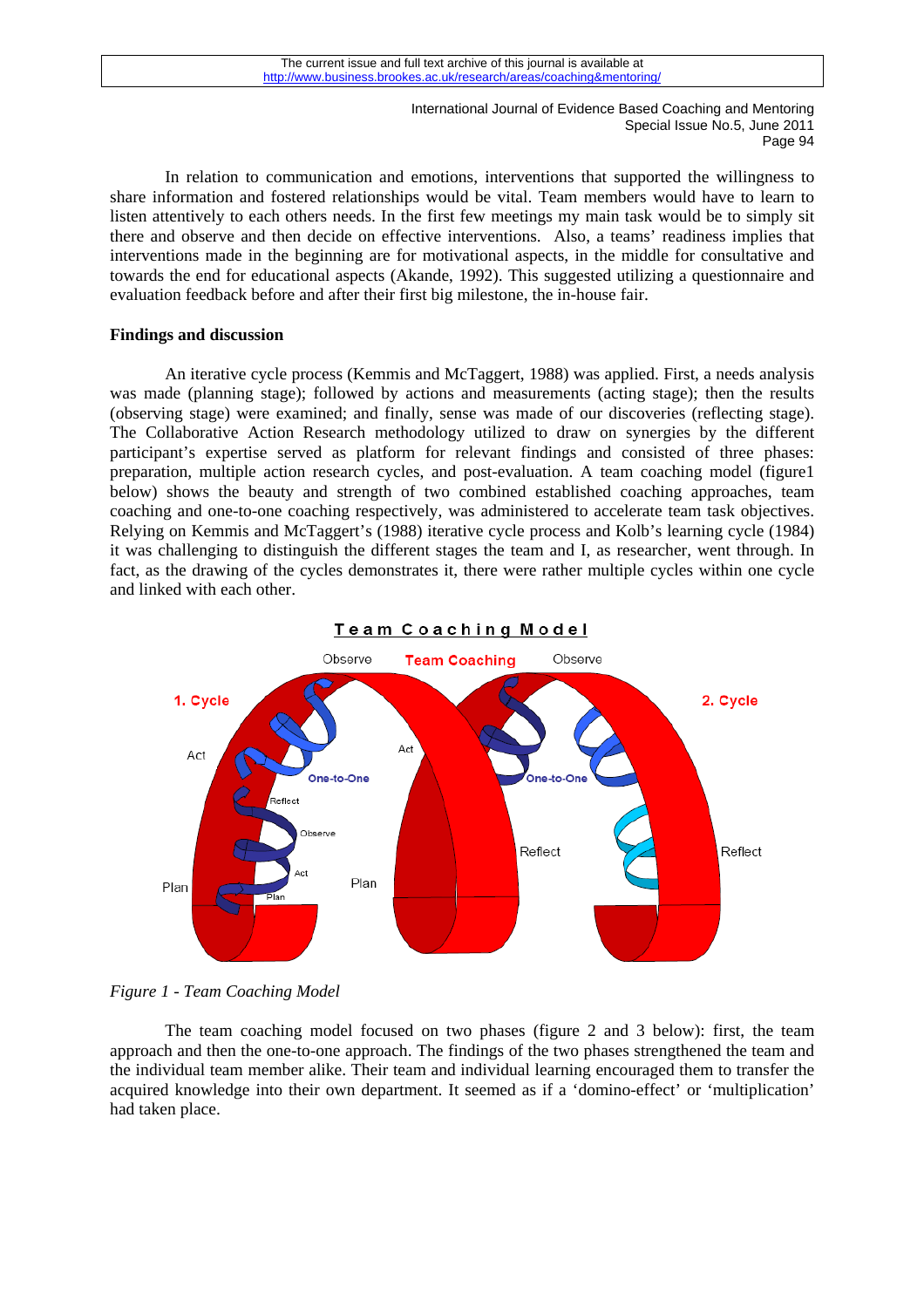

*Figure 2 – Team Coaching Structure**Figure 3 – One-to-One Coaching Structure*

I realized that the people I had worked with did not know how coaching could enhance their performance. After observing the first three meetings I had to change course in order to be able to make any contributions to the team's effectiveness. At that point I realized that any assumptions and biased conclusions could only be solved by personal interaction with the team. I was given little time for team coaching, but as soon as the one-to-one coaching supported the different team members in achieving their personal and team objectives, coaching contributions were distinctly invited and welcomed. It had triggered excited and unexpected remarks by the participants who had experienced eureka-moments as they put it. They applied their acquired communication knowledge within the team and were pleased about the results. They received the desired information and support from their colleagues which had not seemed possible to them before. A positive team discussion environment seemed to have been achieved by the active contribution of the one-to-one participants. There seemed to be more respect and appreciation within the team. The development product manager commented: *"*There should be given more coaching time to make the team reflect on their teamwork. Coaching has proven to add value to our team effectiveness".

I had learned that the organisation itself did not practise reflection phases for their meetings or projects. They were well structured and experienced in organizing and conducting projects and had a variety of technological tools and software to support them throughout a project. However, the team stated that they would not have been as effective as they had been without the coaching support and the executive agreed by adding that they had received more than they had expected.

The executive feedback reads:

*I have learned that a competent and aligned team which displays many of the ideal team characteristics is almost unbeatable. It justifies making decisions with regard to the achievement of objectives independent of steering committees. Certainly it does not absolve me from the obligation to inform superiors. Team coaching supported team communication and the development of decision-making basis. With regard to the prime product presentation, each team member has advanced and gained personal experience. For me personally, I am confident to pass on our insights to other teams.* 

#### The development project manager stated:

<sup>95</sup> *I have learned that it is extremely important, when several people with their respective competence come together in a discussion, to be aware of each other's area of competence. Due to the tailored (forced) methods of team collaboration by a coach, teamwork has been more effective. We have achieved 100% of our task objectives and have learned once more*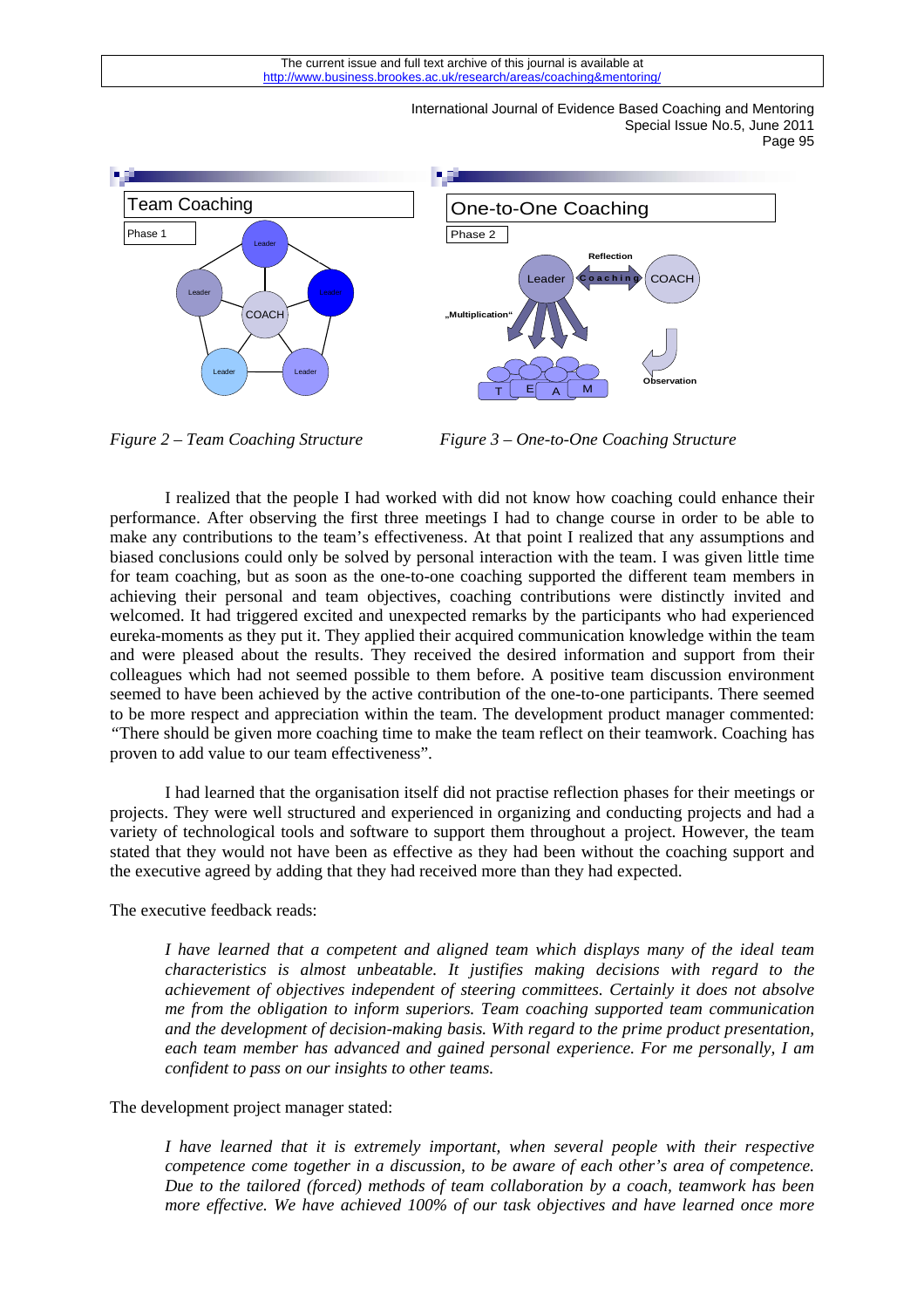*how important goal definition is. I consider team coaching in combination with one-to-one coaching as ideal method to strengthen team effectiveness. I could very well imagine using coaching for other significant projects. Each employee reaches his breaking point in larger projects and coaching could support by balancing it.* 

The sales product manager commented:

*I enjoyed the individual coaching approach. I have learned to appreciate effective information exchange, the different tasks and vantage points of my colleagues and gaining new insights into technical product details. We have all profited by collaborating with each other and staying in close contact. We have fully reached our objectives. Team coaching has encouraged staying focused on our team and task objectives. Summarizing issues by the coach were contributing to the team.* 

The marketing product manager wrote:

*I have learned that objectives within a team do not always have to be similar. Communication within the team improved over time. It would have been good if coaching had been introduced properly at the beginning of the project.* 

 I had applied triangulation to establish trustworthiness of the data, increase validity and to make sure that multifaceted resources served to reduce bias. A key learning for the project emerged since none of us had ever questioned the success of the project at the end of cycle one. It was measured by customer feedback, sales figures and the overall positive impact the laser machine had on the market. In fact, the team had successfully conducted benchmark project team collaboration and team coaching was considered by them as having been supportive of their case.

 I was familiar with modifications at the end of an action research cycle (Zuber-Skerritt, 1996). Nonetheless, the striking necessity of doing a second needs analysis within the same project phase did not occur to anyone. It might have led to a new set of objectives for the different departments. The missing needs analysis for the entire team led to the misconception of what should be done next. Using reflective and comparative techniques allowed me to notice that the team was experiencing an interruption of their up to then well established team spirit. Drawing on my field notes and observation data in addition to researching motivation loss made me aware that the product marketing manager might have been lost as stakeholder in the project at that particular time. Findings from the varying resources were triangulated and served to find the explanation of what was going on for the team. After feeding back my findings, the team members became aware of the absence of mutually shared objectives that was necessary to keep everyone on board. The team's agenda adapted to the needs of the product marketing manager and experienced a refreshed team spirit afterwards and the inconsistent attendance of the product marketing manager came to a halt.

With hindsight, it became obvious that the organisation's internal approach does not practice observing, reflecting and evaluating as it does planning, acting, doing and checking. Whether conducting standardized needs analysis after each project phase solves any issues cannot be answered in this research study. Further research would be necessary to confirm this assumption.

 The feedback and results imply that the research project gained from the twofold coaching interventions via team coaching and one-to-one coaching. Moreover, when the executive and I worked on creating the company's team model I realized only then what was seemingly obvious, but what I had totally missed. Each of the team members had unconsciously followed an individual objective from the very beginning, even though they consciously shared one mutual team objective.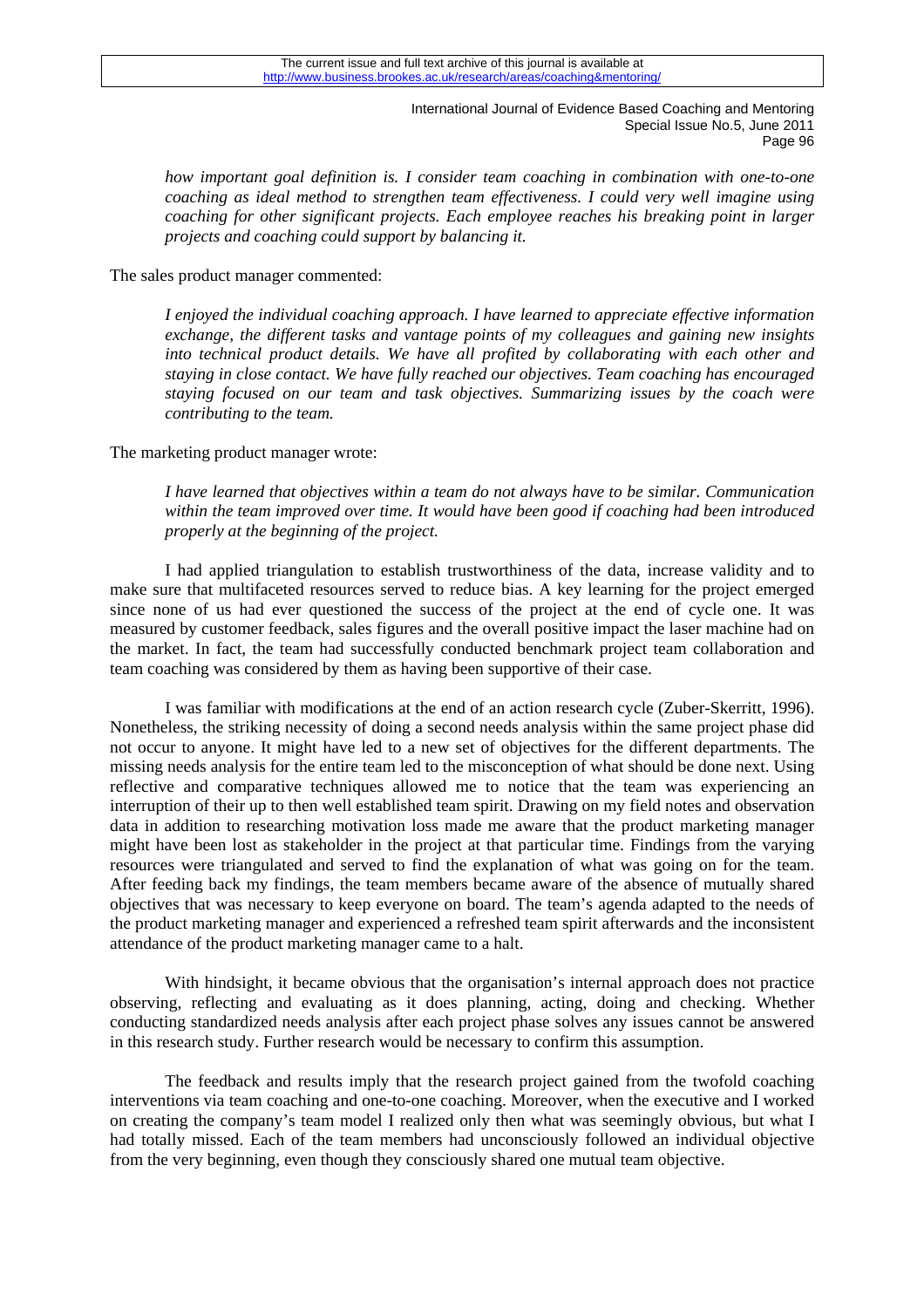The executive summarized at the end of our meetings what coaching did for them and can do for other teams:

*With regard to interdisciplinarity: The forming and storming phases of a team can be accelerated by means of coaching and a qualitative better norming and performing level can be achieved.* 

*In relation to competence: Within a team there are members with different experiences, competences and power issues. Group dynamics can be positively influenced through coaching interventions and task achievement achieved quicker.* 

*Concerning progress within a project: coaching enables the uncovering of the reasons for a standstill. Team members tend to focus on their competence and are likely to overlook relevant issues. A coach can support the insiders by his outsider approach. In addition, through assertive coaching inquiries team collaboration is made possible and negative group thinking impeded. Coaching supported us by not only creating solutions to problems, but also by foresighted thinking about the next step in the process.* 

# **Limitations**

 According to Kock *et al*. (1995), drawing on several studies about action research's weaknesses identifies the following issues:

Interference with the object of research, contingency of the results, lengthy time required, low control of the environment, personal over involvement and unplanned and informal structure (1995, pp.8-9).

 This study would have gained by the organisation's acceptance of coaching as a teamsupporting tool. The participants would have been familiar with coaching outcomes, processes and coaching tools. Furthermore, additional team coaching time would have given more room for interventions, thereby facilitating the observation and reflection phases that the organisation does not practice as much. This study was time-bound and would benefit by looking longitudinally at knowledge transferability by the team members as a "multiplication factor" within their organisation.

 Another limitation was that as researcher I could not draw on prior research of my applied team coaching approach. This study cannot answer how much of our success can be contributed to the fact that I combined two established coaching approaches and how much was due to having worked before with the executive and our established and dependable working relationship. Undeniably coaching was adding value, but I would prefer now to work with a control group in order to make a stronger case for return of investment, which is necessary to make coaching for organisations more attractive.

# **Conclusion**

before entering into the second cycle due to changed, but unvoiced expectations. Therefore, this study Team dynamics can lead to ineffective and destructive behaviour and be responsible for suboptimal circumstances as we have observed in this study. A main finding was that the 'hidden agenda' of pursuing different individual objectives within the overall team objectives, would have gone unnoticed without being addressed individually by a coach. The coaching interventions seemed to mitigate the diminishing team participation and avoided likely negative consequences in this particular instance. Furthermore, it revealed the necessity of implementing a second needs analysis concludes that the coaching interventions have played a vital part in accelerating positive team results.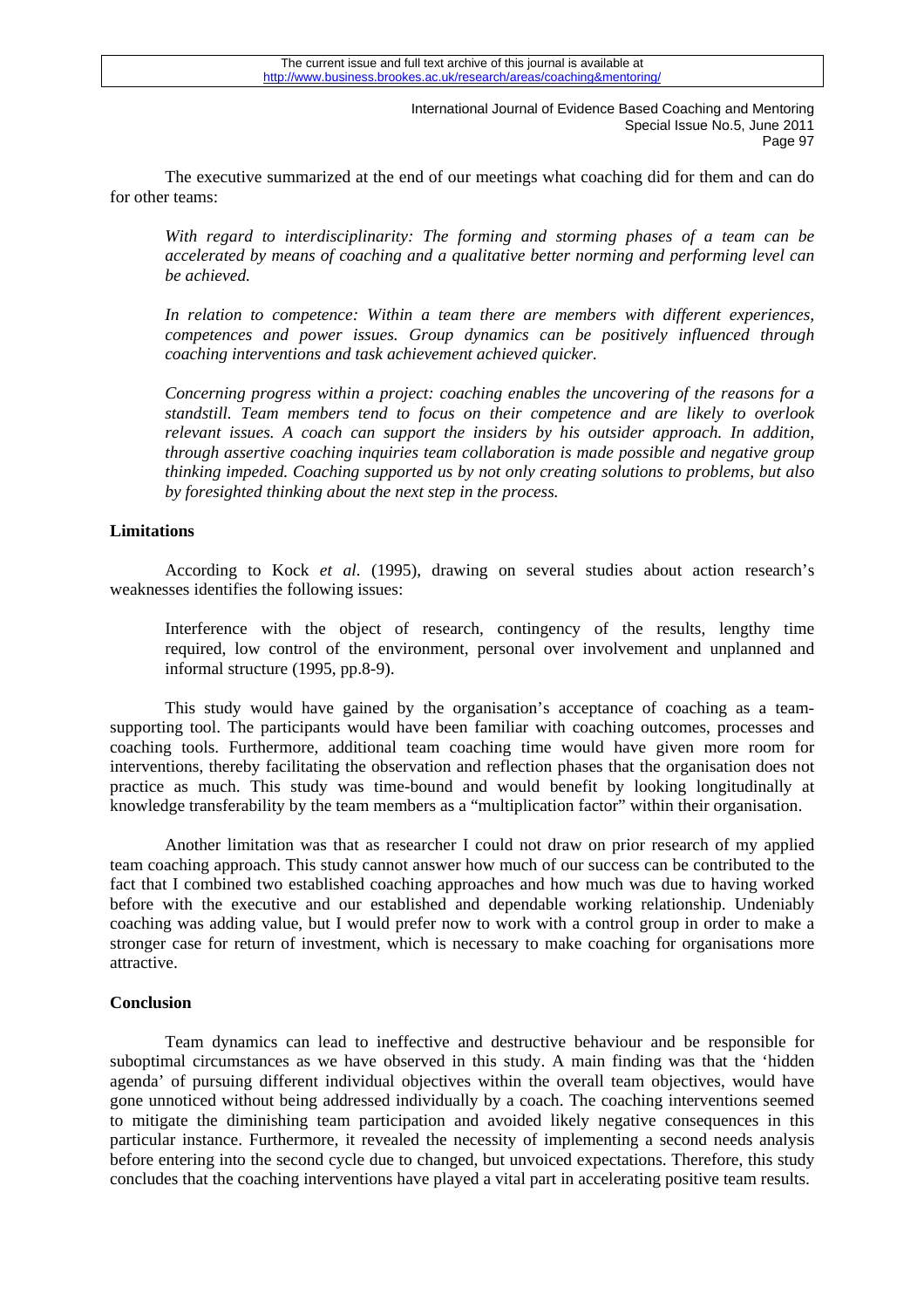A second finding was that the literature review underpinned my tacit knowledge in acting appropriately to changing circumstances. Similarly, it has accentuated the necessity of being able to draw on theories and experience by other well-established coaches and researchers. The purpose and strength of the methodology was to create research quality as well as internal and external validity. In addition, the iterative cycles have made an overt and reflective learning process possible. For the participants, the one-to-one coaching has been a dynamic, flexible and powerful intervention to support the team's effectiveness.

 Another key learning was to look at the achievement of objectives from the different stakeholders' perspectives. For the team it was 100% of task achievement and being able to present a perfect product presentation. For the executive the wins were even higher. Indeed, he could present a team model that can be used for national and international roll-out and, at the time of writing this article, this has been successfully implemented. Human Resources (HR) and Organisational Development (OD) departments can draw on documented project processes and outcomes and have experienced team members they can draw on for guiding prospective teams. From the organisation's stakeholder perspective this cross-functional team has demonstrated that teamwork is not just chasing ghosts, but adding value.

 Different teams have worked together at different times in the investigated organisation, but there has never been a cross-functional team preparing a product launch before and with an executive's objective of creating a team model that other teams can follow. The special contribution to the German coaching arena lies in the fact that a large corporation employing 8000 staff worldwide has been willing to benefit from coaching support. It has considered the research outcomes as profitable, suitable for integration and has transferred it to their Austrian subsidiary as a first step. Coaching as a developmental tool has now been recognized as part of the project's success and the research study and outcome has been introduced to OD, HR, and the head of the development department, to the top management and to one of the business owners. At the point of writing, a meeting with the newly appointed Human Resource Manager has been set up to clarify how the findings can be implemented to support the entire leadership development process.

 This study has profited by drawing on prior group dynamic research, team coaching and oneto-one coaching, in the chosen methodology and research design. Needless to say that it has been a pilot project and that the team coaching model needs therefore further research into its reliability and validity. The findings indicate the wider implications for future team coaching approaches since not one similar coaching model has emerged so far as the exhaustive literature review indicates. Action Research, closely supported by multifaceted approaches as described, should encourage conducting relevant empirical studies about team coaching aligned with one-to-one coaching. Future research could investigate the new team coaching model to look for relevance beyond the outcomes of this research. Verifying data and creating new insights would contribute to the new approach that has already been introduced to other leading major companies within Germany.

# **References**

- Akande, A. (1992) Team skills development: An Experience-based Framework for Management Training. *Journal of European Industrial Training*, Vol. 16, No.1, pp.10-16.
- Bradley, J., White, B. J. and Mennecke, B. E. (2003) Teams and Tasks: A Temporal Framework for the Effects of Interpersonal Interventions on Team Performance. *Small Group Research*, Vol. 34, No. 3, pp. 353-387.
- Burgess, J. (2006) Participatory Action Research: First-person perspectives of a graduate student. *Action Research*, Vol. 4, No. 4, pp.419-437.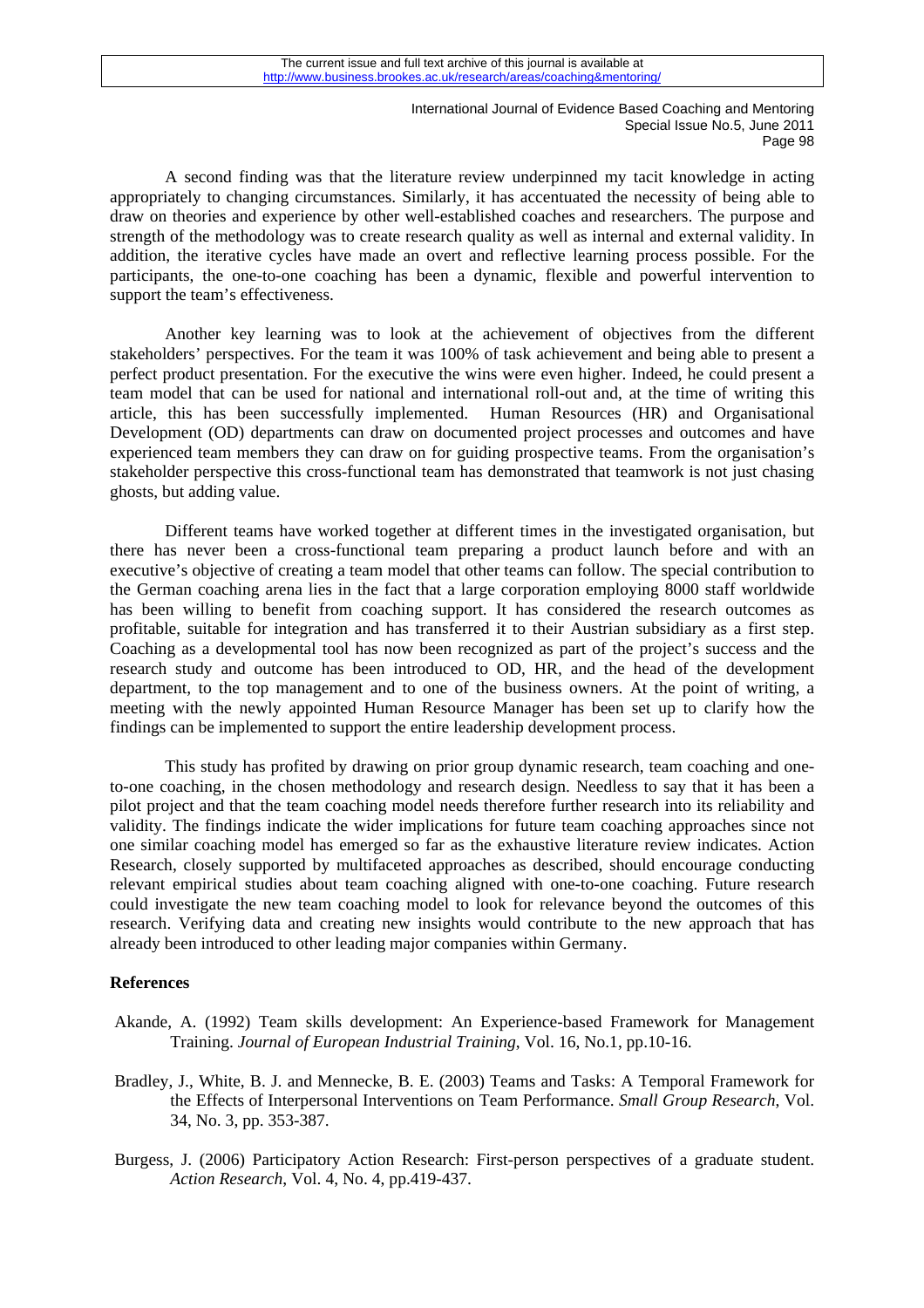- Bushe, G.R. and Coetzer, G. H. (2007) Group Development and Team Effectiveness: Using Cognitive Representations to Measure Group Development and Predict Task Performance and Group Viability. *The Journal of Applied Behavioural Science*, Vol. 43, No. 2, pp. 184-212.
- Bryman, A. (2001) *Social Research Methods. 3rd* Oxford: Oxford University Press.
- Campion, M.A., Medsker, G.J. (1993) Relations between work group characteristics and effectiveness: Implications for designing effective work groups. *Personnel Psychology*, Vol.46, pp. 823-848.
- Chapman, J. (2006) Anxiety and defective decision making: an elaboration of the groupthink model. *Management Decision*, Vol. 44, No. 10, pp. 1391-1404.
- Chiu, L. F. (2006) Critical reflection: More than nuts and bolts. *Action Research*. Vol. 4, No. 2, pp. 183-203.
- Clutterbuck, D. (2007) *Coaching the team at work*. London: Nicholas Brealey.
- Clutterbuck, D. (2010) Team Coaching. In: E. Cox, T. Bachkirova and D. Clutterbuck (eds.) *The Complete Handbook of Coaching*. London: Sage, pp. 271-283.
- Dye, D. (2005) Enhancing critical reflections of students during a clinical internship using the self-S.O.A.P- note. *The Internet Journal of Allied Health Sciences and Practice*, Vol. 3, No. 4
- Edmondson, A. (2002) *Managing the risk of learning: Psychological safety in teams* [Online]. Retrieved from: [http://www.hbs.edu/research/facpubs/workingpapers/papers2/0102/02-](http://www.hbs.edu/research/facpubs/workingpapers/papers2/0102/02-062.pdf) [062.pdf](http://www.hbs.edu/research/facpubs/workingpapers/papers2/0102/02-062.pdf)

[Accessed 30 March 2010].

- Fengler, J. (1998) *Feedback geben: Strategien und Übungen*. Weinheim: Basel.
- Gladstein, D.L. (1984) Groups in Context: A Model of Task Group Effectiveness. *Administrative Science Quarterly*, Vol. 29. No. 4, pp. 499-517.
- Graml, T. (2008*) Was ist ein Bezugsrahmen?* [Online]. Doktorandenseminar Forschungsmethodik 2008. Retrieved from:

[http://www.tim.ethz.ch/education/courses/courses\\_fs\\_2008/course\\_docsem\\_fs\\_2008/papers/14.pdf](http://www.tim.ethz.ch/education/courses/courses_fs_2008/course_docsem_fs_2008/papers/14.pdf) [Accessed 25 March 2010].

- Guba, E.G. and Lincoln, Y.S. (1994) Competing paradigms in qualitative research. In: N.K. Denzin and Y.S. Lincoln (eds.). *Handbook of Qualitative Research*, Sage: Thousand Oaks. CA.
- Guzzo, R. A., and Dickson, M.W. (1996) Teams in organizations: Recent research on performance and effectiveness, *Annual Review Psychology*, Vol. 47, pp. 307-338.
- Hackman, R.J. (1987) The design of work teams. In: Lorsch, J. (Hrsg): *Handbook of Organizational Behavior*. Englewood Cliffs, NJ: Prentice- Hall.
- Hackman, R.J., Wageman, R. (2005) A theory of team coaching, *Academy of Management Review,*  Vol. 30, No. 2, pp. 269-287.
- Herr, K. and Anderson, G.L. (2005) *The Action Research Dissertation: A Guide for Students and Faculty*. London: Sage.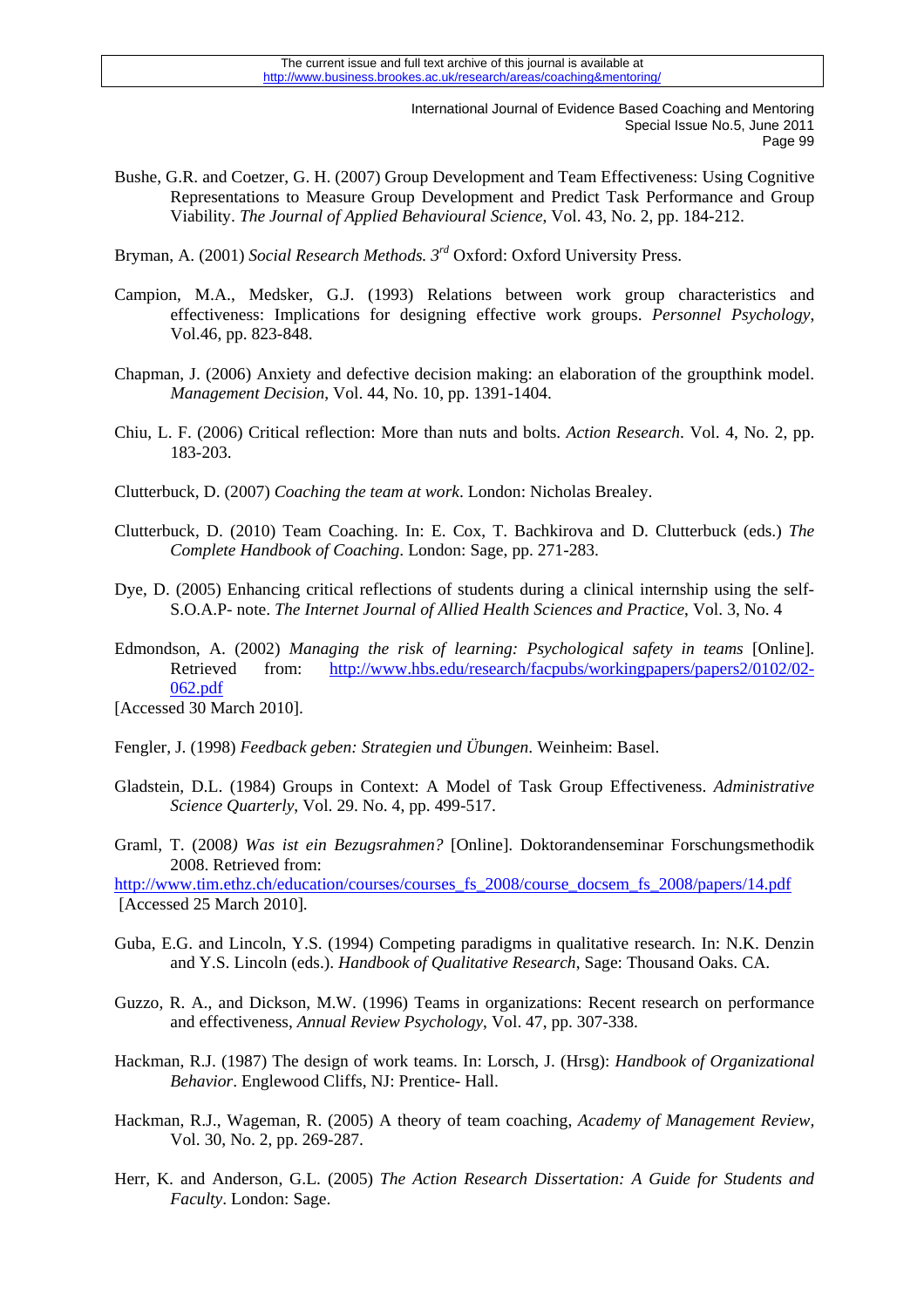- Hilsenbeck, T., Neubert, B. (2006*) Mythos Team: Ein Reader zu den Erkenntnissen der psychologischen Kleingruppenforschung* [Online]. Retrieved from: [http://www.aperio](http://www.aperio-online.de/)[online.de](http://www.aperio-online.de/) [Accessed 28 November 2009].
- Janis, I.L. (1972) *Victims of groupthink: A psychological study of foreign-policy decisions and fiascos*. Boston: Houghton Mifflin.
- Jordan, M.H., Field, H.S. and Armenakis, A.A. (2002) The Relationship of Group Process Variables and Team-Performance: A Team Level Analysis in a Field Setting. *Small Group Research*, Vol. 33, No. 1, pp. 121-150.
- Katzenbach, J.R. and Smith, D.K. (1993) The wisdom of teams, *Small Business Reports*, Vol.18, No. 7, pp.68-70.
- Kemmis, S. and R. Mc Taggart (eds). 1988. *The Action Research Planner*. Victoria: Deakin University Press.
- Kets de Vries, M.F.R. (2008), 'Leadership Coaching and Organizational Transformation: Effectiveness in a World of Paradoxes', *INSEAD Working Papers Collection*, 2008, No. 71, pp. 1-30.
- Kock Jr, N.F.; Mc Queen, R.J. and Scott J.L. (1995) A Methodology to IS Study in Organisations through Multiple Action Research Cycles. *Research Report*, Vol. 5.
- Kolb, D.A (1984) *Experiential Learning: experience as the source of learning and development* New Jersey: Prentice-Hall.
- Kvale, S., Brinkmann, S. (2009) *Interviews: Learning the Craft of Qualitative Research Interviewing*. London: Sage.
- Lord, C. G. (1997) *Social Psychology*. New York: Harcourt Brace College Publishers.
- Maclean, L.M., Diem, E., Bouchard, C., Robertson-Palmer, K., Edwards, N. and O'Hagan, M. (2007) Complexity and Team Dynamics in Multiple Intervention Programmes: Challenges and Insights for Public Health Psychology. *Journal of Health Psychology*, Vol. 12, No. 2, pp. 341-351.
- Milgram, S. (1963) Behavioral study of obedience. *Journal of Abnormal and Social Psychology*, Vol. 67, pp. 371-378.
- Nowlan, K. (2008) Address business continuity, *Human Resource Review*, Vol. 7, No. 3.
- Reason, P. and Riley, S. (2008) Co-operative inquiry: an action research practice. In: J. Smith, (eds.) *Qualitative Psychology: A Practical Guide to Research Methods*. London: Sage, pp.207-234.
- Rosinski, P. (2003) *Coaching across cultures: New tools for leveraging national, corporate and professional differences*. London: Nicholas Brealey Publishing.
- Pearsall M.J. and Ellis, A.P.J. (2006) The Effects of Critical Team Member Assertiveness on Team Performance and Satisfaction. *Journal of Management*, Vol. 32, No, 4, pp. 575-594.